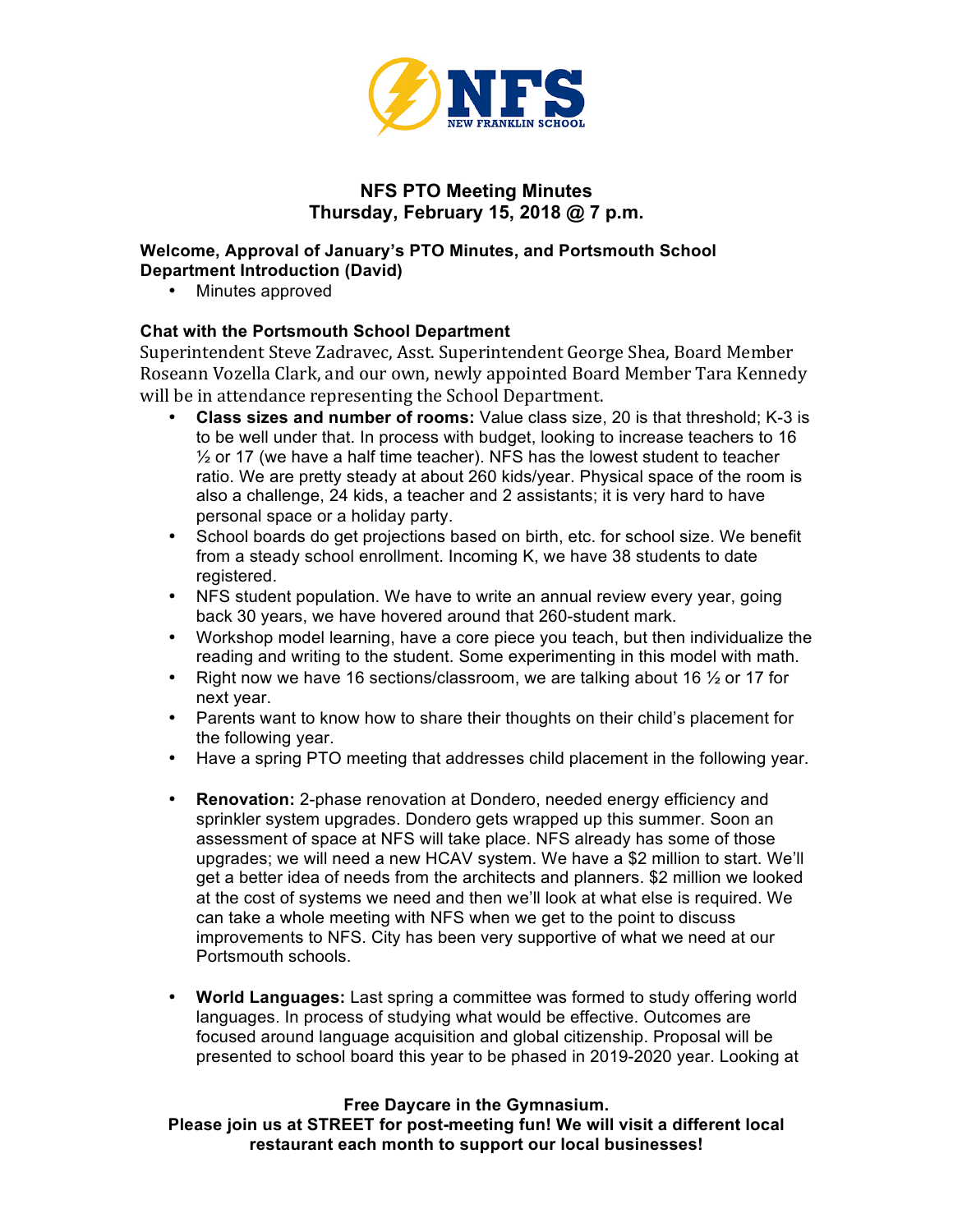

Spanish in earlier grades and some choices later on. ESL for students, but do we offer anything for parents.

- **PEAK and MC3:** PEAK is run by Community Campus, basically childcare. At all three schools, happens on snow days and vacations. MC3 is a grant we received 5-years ago, meant to be extended day learning, not child care, not open on snow days or vacation. PEAK is larger at other schools because students enroll in MC3. PEAK has specific rules about what they can and can't do. MC3 is in the fifth year; we have been waiting for the RFP for reapplication. We got news this week for a renewal, not a reapplication; we review at our first year's money. Based on fee structures, MC3 can sustain itself. As long as federal funds are around, we will get renewal. Working on PEAK to offer more enrichment activities. Pre-MC3 is capped (15) at enrollment, so that it is a better adjustment for the long day.
- **Buses:** This year we had some changes, enough buses and drivers has been a challenge. We are actually down a bus, we hope to at least get whole again next year. Pressure point this year was the same starting time, created some awkward timing for bus arrivals. Going forward we'll take a look at everything early, so that we can avoid the last minute changes. HS students with elementary students, generally we haven't seen any issues pop up around that. We were thoughtful where students were sitting.
- **Open comment at every School Board meeting.** We love to hear from everyone, concerns, whatever you want to bring up. City has a YouTube channel as well for all meetings.

#### **Financials (Dave)**

- P&L is posted to NFS Web Site.
- Investment in the Growth Mindset books was the most exciting investment in January.
- At about 55% of what we budgeted for has been raised. About \$10,000 in fundraising remains.
- Expenditures are only at about 16% of planned budget, but it is heavily backend for expenses.

#### **Principal's Report-Joanne Simons**

- BrainPop username and password is on the library Wiki.
- March 27 NFS is hosting the School Board meeting, add school board meeting dates to NFS PTO newsletter
- More impactful when parents come in to talk when they are passionate about a topic.
- New traffic pattern is going well, a bit of difficulty on the Early Release Day and cancelation of afterschool programs was hard. Turning right onto Woodbury is difficult. We are expressing our concerns on the traffic, we are advocating.
- Play structure out back was built on a sewer line, so that came down today. And we have a big mud pit out back, so we are trying to work with that.

#### **Free Daycare in the Gymnasium.**

**Please join us at STREET for post-meeting fun! We will visit a different local restaurant each month to support our local businesses!**